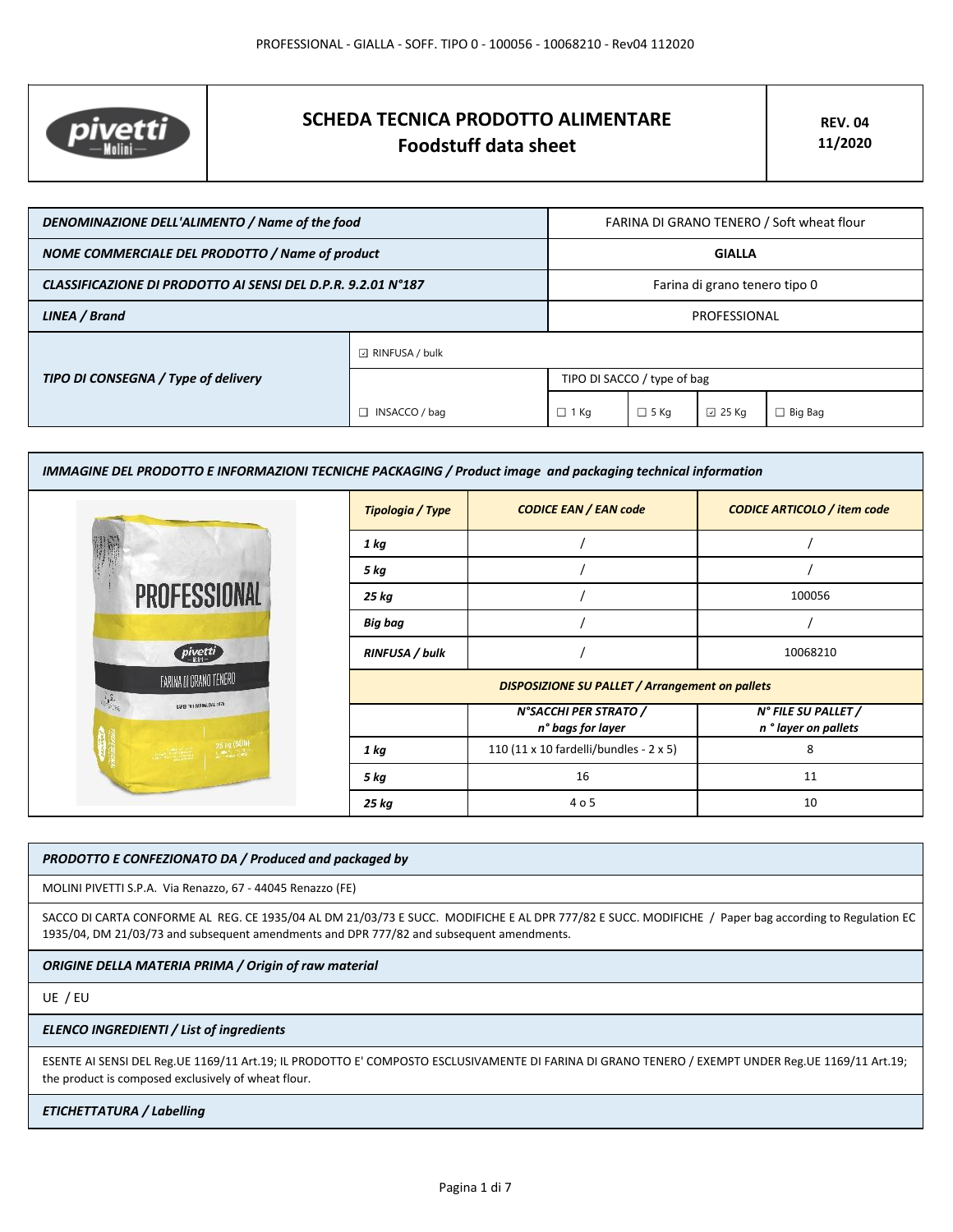TUTTI I TIPI DI CONFEZIONI SONO ETICHETTATE CONFORMEMENTE AL REG. CE 1169/2011 E AL D.P.R. 187/2001. IL PRODOTTO SFUSO RIPORTA LE INDICAZIONI OBBLIGATORIE (AI SENSI DELL'ART. 17 DEL D.LGS. 109/92) SUI DOCUMENTI COMMERCIALI / All kinds of packagings are labelled in accordance with REG. EC 1169/2011 and DPR 187/2001. The bulk shows the mandatory (WITH ART. 17 OF LEGISLATIVE DECREE NO. 109/92) on commercial documents.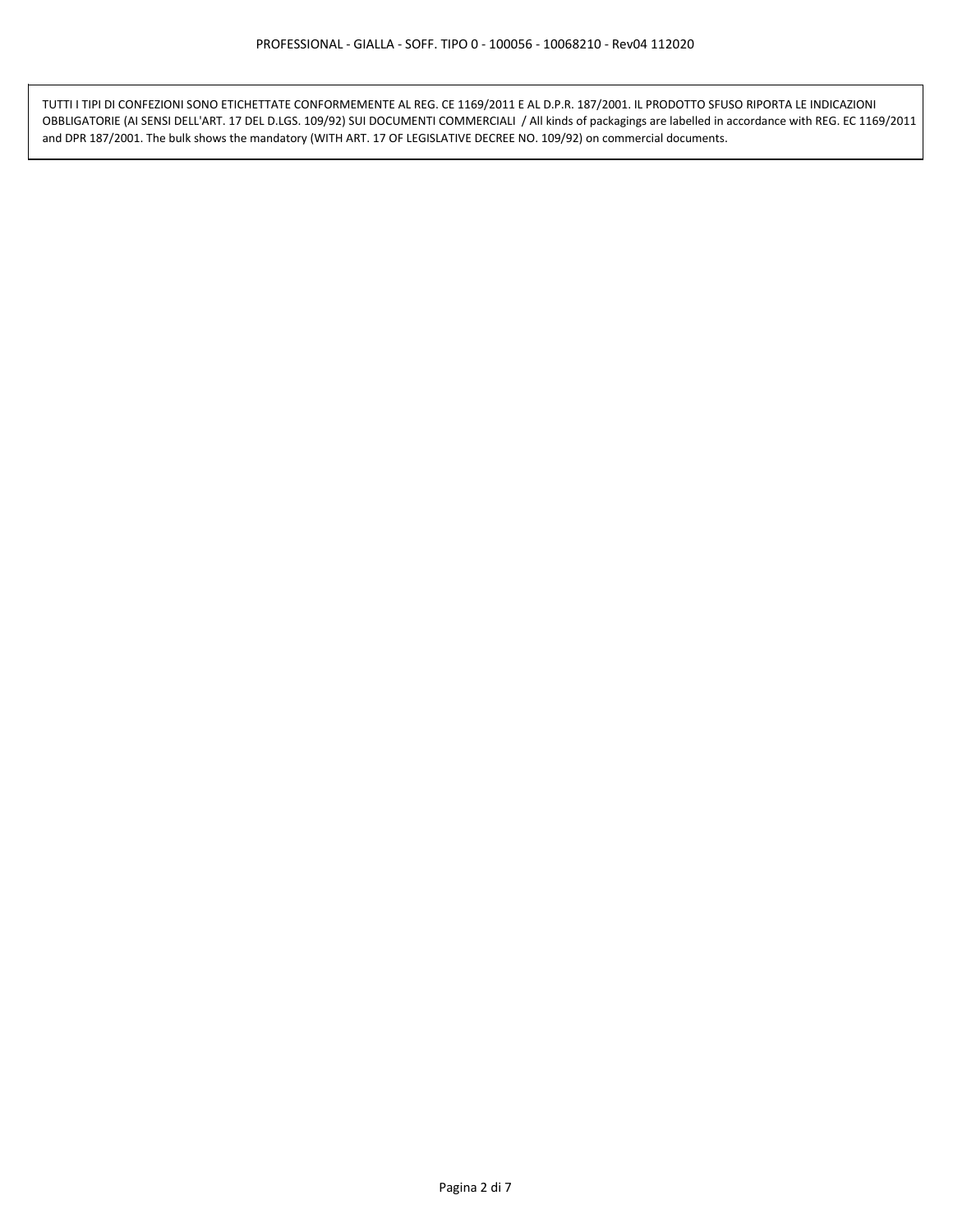| CARATTERISTICHE CHIMICO - FISICHE E REOLOGICHE / Chemical - physical and rheological characteristics |                                                                           |                                      |                                      |
|------------------------------------------------------------------------------------------------------|---------------------------------------------------------------------------|--------------------------------------|--------------------------------------|
| <b>PARAMETRI</b> / parameters                                                                        | <b>UNITA' DI</b><br><b>MISURA /</b><br><b>Unit of</b><br>measure          | <b>VALORE MIN /</b><br>minimum value | <b>VALORE MAX / maximum</b><br>value |
| UMIDITA' (Reg. CEE n° 1470/68) / Humidity                                                            | %                                                                         |                                      | 15,5                                 |
| PROTEINE (Metodo Kjeldhal N x 5,70) Protein (Kjeldhal method N x 5,70)                               | % $s/s$                                                                   | 12,5                                 |                                      |
| MINERALI / Minerals                                                                                  | % s/s                                                                     |                                      | 0,65                                 |
| INDICE DI CADUTA HAGBERG / Falling Number (Perten method)                                            | Sec                                                                       | 280                                  |                                      |
| <b>GLUTINE / Gluten</b>                                                                              | % $s/s$                                                                   | 10,5                                 |                                      |
| ALVEOGRAMMA (METODO CHOPIN) / Alveograph (Chopin Method)                                             |                                                                           |                                      |                                      |
| W (103 erg)                                                                                          | Joule                                                                     | 280                                  | 300                                  |
| P/L                                                                                                  |                                                                           | 0,45                                 | 0,75                                 |
| FARINOGRAMMA (METODO BRABENDER) / Farinograph (Brabender Method)                                     |                                                                           |                                      |                                      |
| ASSORBIMENTO ACQUA / Absorption water                                                                | %                                                                         | 54                                   |                                      |
| TEMPO DI ASSORBIMENTO / water absorption time                                                        | Min                                                                       | 2                                    |                                      |
| STABILITA' / Stability                                                                               | Min                                                                       | 9                                    |                                      |
| <b>PROPRIETA' ORGANOLETTICHE / Organoleptic properties</b>                                           |                                                                           |                                      |                                      |
| COLORE / Colour                                                                                      | BIANCO TIPICO / Typical white                                             |                                      |                                      |
| ODORE / Aroma & Flavor                                                                               | GRADEVOLE E NATURALE / Pleasant and natural                               |                                      |                                      |
| ASPETTO / Appearance                                                                                 | POLVERE SOFFICE / Fluffy powder                                           |                                      |                                      |
| PERCEZIONE AL TATTO / Perception to the touch                                                        | SCORREVOLE, OMOGENEA E PRIVA DI GRUMI / sliding,<br>homogenous, lump-free |                                      |                                      |

| <b>CONTAMINANTI / Contaminants</b>                                                                                               |                                                           |                                                                                     |  |  |
|----------------------------------------------------------------------------------------------------------------------------------|-----------------------------------------------------------|-------------------------------------------------------------------------------------|--|--|
| <b>PARAMETRI</b> / parameters                                                                                                    | <b>UNITA' DI</b><br><b>MISURA</b> /<br>Unit of<br>measure | <b>VALORE MASSIMO CONSENTITO PER LEGGE /</b><br><b>Maximum value allowed by law</b> |  |  |
| CHIMICO - FISICI / Chemical - physical                                                                                           |                                                           |                                                                                     |  |  |
| RESIDUI PESTICIDI (ORGANOFOSFORATI, CLORURATI, PIRETROIDI) / Residual pesticides<br>(organophosphates, chlorinated, Pyrethroids) | $\mu$ g/kg                                                | ENTRO I LIMITI DI LEGGE / legal limits                                              |  |  |
| AFLATOSSINE B1 / Aflatoxin B1                                                                                                    | $\mu$ g/kg                                                | < 2.0                                                                               |  |  |
| AFLATOSSINE (B1, B2, G1, G2) / Aflatoxin B1-B2-G1-G2                                                                             | $\mu$ g/kg                                                | < 4.0                                                                               |  |  |
| OCRATOSSINA A / Ochratoxin A                                                                                                     | µg/kg                                                     | < 3.0                                                                               |  |  |
| ZEARALENONE / Zearalenone                                                                                                        | $\mu$ g/kg                                                | < 75                                                                                |  |  |
| DEOSSIVALENOLO (DON) / Vomitoxin (DON)                                                                                           | µg/kg                                                     | < 750                                                                               |  |  |
| <b>PIOMBO</b>                                                                                                                    | mg/kg                                                     | < 0.20                                                                              |  |  |
| CADMIO                                                                                                                           | mg/kg                                                     | < 0.10                                                                              |  |  |
| MICROBIOLOGICI / Microbiological                                                                                                 |                                                           |                                                                                     |  |  |
| CONTA BATTERICA TOTALE (CBT) / Total Plate Count                                                                                 | U.F.C./g                                                  | $<$ 100000                                                                          |  |  |
| COLIFORMI TOTALI / Total coliforms                                                                                               | U.F.C./g                                                  | < 500                                                                               |  |  |
| LIEVITI / yeasts                                                                                                                 | U.F.C./g                                                  | $<$ 1500                                                                            |  |  |
| MUFFE/Molds                                                                                                                      | U.F.C./g                                                  | $<$ 1500                                                                            |  |  |
| ESCHERICHIA COLI / Escherichia coli                                                                                              | U.F.C./g                                                  | $<$ 10                                                                              |  |  |
| SALMONELLA / Salmonella                                                                                                          | U.F.C./g                                                  | <b>ASSENTE / Absent</b>                                                             |  |  |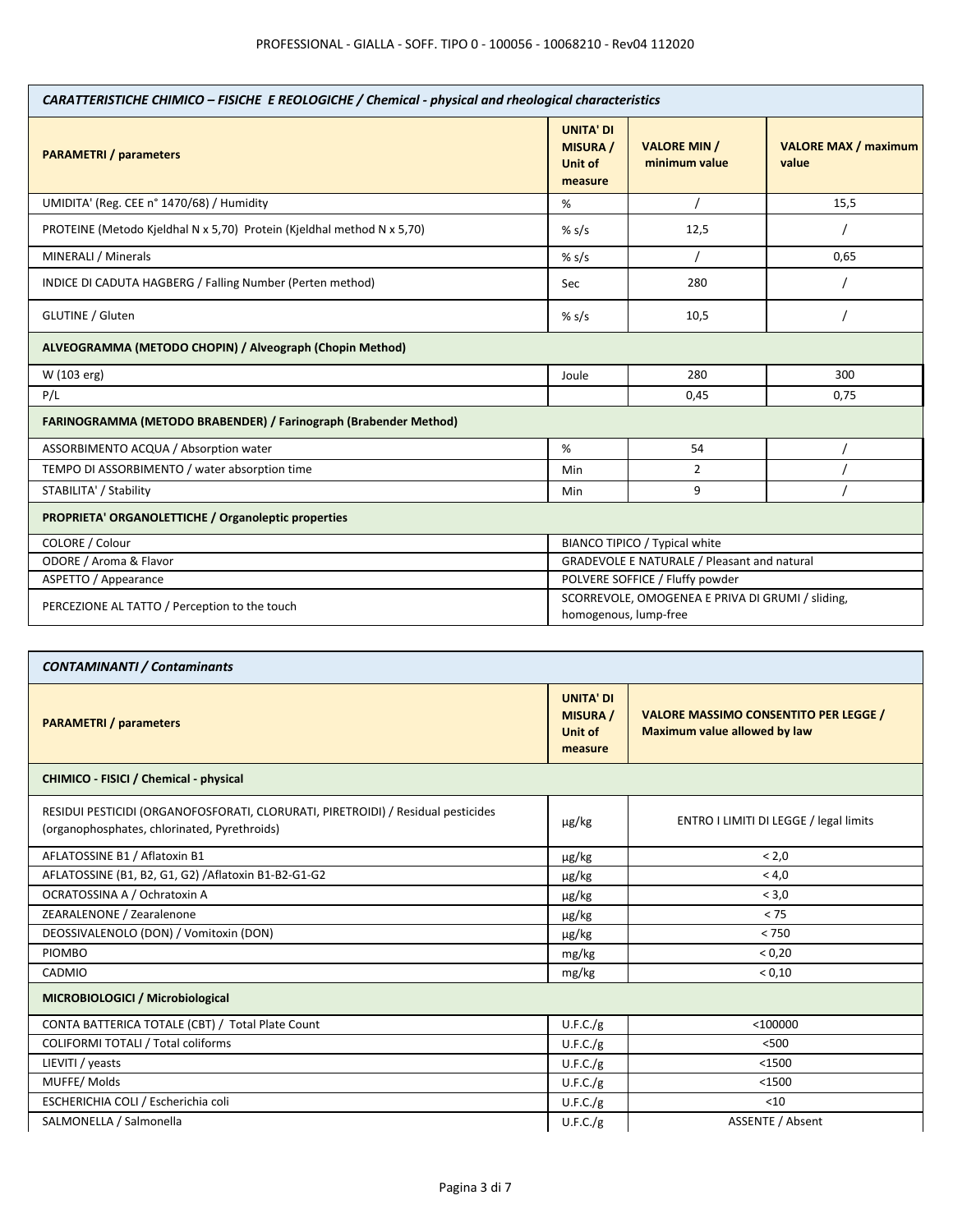| FRAMMENTI DI INSETTO (METODO AOAC) / Filth Test |                   |                  |
|-------------------------------------------------|-------------------|------------------|
| FRAMMENTI DI INSETTO / Fragments of insect      | $n^{\circ}$ / 50g | $<$ 50           |
| PELI DI RODITORE / Rodent hairs                 | $n^{\circ}$ / 50g | ASSENTE / Absent |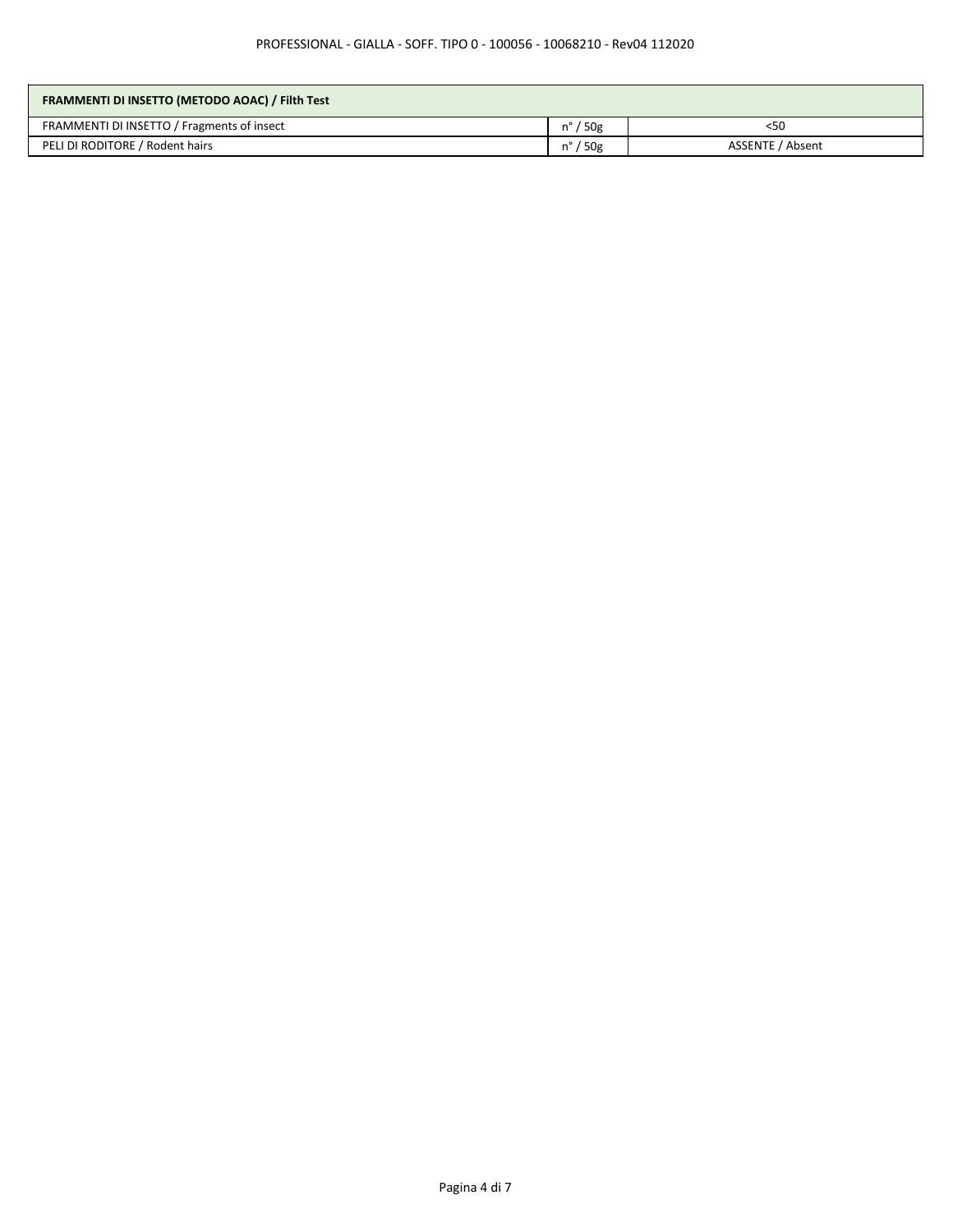| VALORI NUTRIZIONALI MEDI PER 100 g DI PRODOTTO / Mean Nutritional value for 100 g product |                                                     |                                  |  |
|-------------------------------------------------------------------------------------------|-----------------------------------------------------|----------------------------------|--|
| <b>PARAMETRI / parameters</b>                                                             | <b>UNITA' DI MISURA /</b><br><b>Unit of measure</b> | <b>VALORE MEDIO / mean value</b> |  |
| ENERGIA / Energy                                                                          | kJ - Kcal                                           | 1452 / 342                       |  |
| GRASSI / Fat                                                                              | g                                                   |                                  |  |
| DI CUI ACIDI GRASSI SATURI / Of which saturates                                           | g                                                   | 0,1                              |  |
| CARBOIDRATI / Carbohydrates                                                               | g                                                   | 70                               |  |
| DI CUI ZUCCHERI / Of which sugars                                                         | g                                                   | 1,3                              |  |
| FIBRE / Fibre                                                                             | g                                                   | 1,6                              |  |
| PROTEINE / Protein                                                                        | g                                                   | 12,5                             |  |
| SALE / Salt                                                                               | g                                                   | 0                                |  |

| SOSTANZE O PRODOTTI CHE PROVOCANO ALLERGIE O INTOLLERANZE / Substances or products causing allergies or intolerances                                                                                                                                                                                                                                                                                                                                                                                                                                                                                                                                                                                                               |                                                                |                                                                                                                                                               |
|------------------------------------------------------------------------------------------------------------------------------------------------------------------------------------------------------------------------------------------------------------------------------------------------------------------------------------------------------------------------------------------------------------------------------------------------------------------------------------------------------------------------------------------------------------------------------------------------------------------------------------------------------------------------------------------------------------------------------------|----------------------------------------------------------------|---------------------------------------------------------------------------------------------------------------------------------------------------------------|
| SOSTANZE O PRODOTTI CHE PROVOCANO ALLERGIE O INTOLLERANZE - Reg. UE 1169/11 Art.<br>21 e Allegato II /<br>Substances or products causing allergies or intolerances - Reg. UE 1169/11 Art. 21 e Annex II                                                                                                                                                                                                                                                                                                                                                                                                                                                                                                                            | <b>PRESENTE NEL</b><br><b>PRODOTTO /</b><br>inside the product | <b>PRESENZA EVENTUALE E NON</b><br><b>INTENZIONALE (CONTAMINAZIONE</b><br><b>CROCIATA) / Possible and</b><br>unintentional presence (cross-<br>contamination) |
| Cereali contenenti glutine: grano (farro e grano khorasan), segale, orzo, avena o i loro ceppi ibridati e prodotti derivati /<br>Cereal containing gluten, namely: wheat (such as spelt and khorasan wheat), rye, barely, oats or their hybridised strains,<br>and products thereof                                                                                                                                                                                                                                                                                                                                                                                                                                                | SI (grano)/ yes (wheat)                                        | NO / no                                                                                                                                                       |
| Crostacei e prodotti a base di crostacei / Crustaceans and products thereof                                                                                                                                                                                                                                                                                                                                                                                                                                                                                                                                                                                                                                                        | NO/no                                                          | NO / no                                                                                                                                                       |
| Uova e prodotti a base di uova / Eggs and products thereof                                                                                                                                                                                                                                                                                                                                                                                                                                                                                                                                                                                                                                                                         | NO/no                                                          | NO / no                                                                                                                                                       |
| Pesce e prodotti a base di pesce / Fish and products thereof                                                                                                                                                                                                                                                                                                                                                                                                                                                                                                                                                                                                                                                                       | NO/no                                                          | NO/no                                                                                                                                                         |
| Arachidi e prodotti a base di arachidi / Peanuts and products thereof                                                                                                                                                                                                                                                                                                                                                                                                                                                                                                                                                                                                                                                              | NO/no                                                          | NO / no                                                                                                                                                       |
| Soia e prodotti a base di soia / Soybeans and products thereof                                                                                                                                                                                                                                                                                                                                                                                                                                                                                                                                                                                                                                                                     | NO/no                                                          | SI (soia) / Yes (soy)                                                                                                                                         |
| Latte e prodotti a base di latte (incluso il lattosio) / Milk and products thereof                                                                                                                                                                                                                                                                                                                                                                                                                                                                                                                                                                                                                                                 | NO/no                                                          | NO/no                                                                                                                                                         |
| Frutta a guscio, vale a dire: mandorle (Amygdalus communis L.), nocciole (Corylus avellana), noci (Juglans regia), noci di<br>acagiù (Anacardium occidentale), noci di pecan [Carya illinoinensis (Wangenh.) K. Koch], noci del Brasile (Bertholletia<br>excelsa), pistacchi (Pistacia vera), noci macadamia o noci del Queensland (Macadamia ternifolia), e i loro prodotti / Nuts,<br>namely: almonds (Amygdalus communis L.), hazelnuts (Corylus avellana), walnuts (Juglans regia), cashews (Anacardium<br>occidentale), pecan nuts (Carya illinoinensis (Wangenh.) K. Koch), Brazil nuts (Bertholletia excelsa), pistachio nuts<br>(Pistacia vera), macadamia or Queensland nuts (Macadamia ternifolia), and products thereof | NO/no                                                          | NO / no                                                                                                                                                       |
| Sedano e prodotti a base di sedano / Celery and products thereof                                                                                                                                                                                                                                                                                                                                                                                                                                                                                                                                                                                                                                                                   | NO/no                                                          | NO/no                                                                                                                                                         |
| Senape e prodotti a base di senape / Mustard and products thereof                                                                                                                                                                                                                                                                                                                                                                                                                                                                                                                                                                                                                                                                  | NO/no                                                          | NO/no                                                                                                                                                         |
| Semi di sesamo e prodotti a base di semi di sesamo / Sesame Seeds and products thereof                                                                                                                                                                                                                                                                                                                                                                                                                                                                                                                                                                                                                                             | NO/no                                                          | NO/no                                                                                                                                                         |
| Frutta a guscio: mandorle, nocciole, noci comuni ecc e prodotti derivati / Tree Nuts                                                                                                                                                                                                                                                                                                                                                                                                                                                                                                                                                                                                                                               | NO/no                                                          | NO/no                                                                                                                                                         |
| Anidride solforosa e solfiti in concentrazioni superiori a 10 mg/kg o 10 mg/litro in termini di SO2 / Sulphur dioxide and<br>sulphites at concentrations of more than 10 mg/kg or 10 mg/litre in terms of the total SO2                                                                                                                                                                                                                                                                                                                                                                                                                                                                                                            | NO/no                                                          | NO / no                                                                                                                                                       |
| Lupini e prodotti a base di lupini / Lupin and products thereof                                                                                                                                                                                                                                                                                                                                                                                                                                                                                                                                                                                                                                                                    | NO/no                                                          | NO/no                                                                                                                                                         |
| Molluschi e prodotti a base di molluschi / Molluscs and products thereof                                                                                                                                                                                                                                                                                                                                                                                                                                                                                                                                                                                                                                                           | NO/no                                                          | NO/no                                                                                                                                                         |

| <b>DURATA DEL PRODOTTO / Shelf Life</b>          |                                                                                |
|--------------------------------------------------|--------------------------------------------------------------------------------|
| <b>PRODOTTO / Product</b>                        |                                                                                |
| IN SACCO DA 25 E 50 Kg / for bag of 25 and 50 kg | 270 GIORNI DALLA DATA DI CONFEZIONAMENTO / 270 days from the date of packaging |
| IN SACCO DA 1 E 5 Kg $/$ for bag of 1 and 5 kg   | 365 GIORNI DALLA DATA DI CONFEZIONAMENTO / 365 days from the date of packaging |
| <b>RINFUSA / bulk</b>                            | 180 GIORNI DALLA DATA DI MACINAZIONE / 180 days from the date of milling       |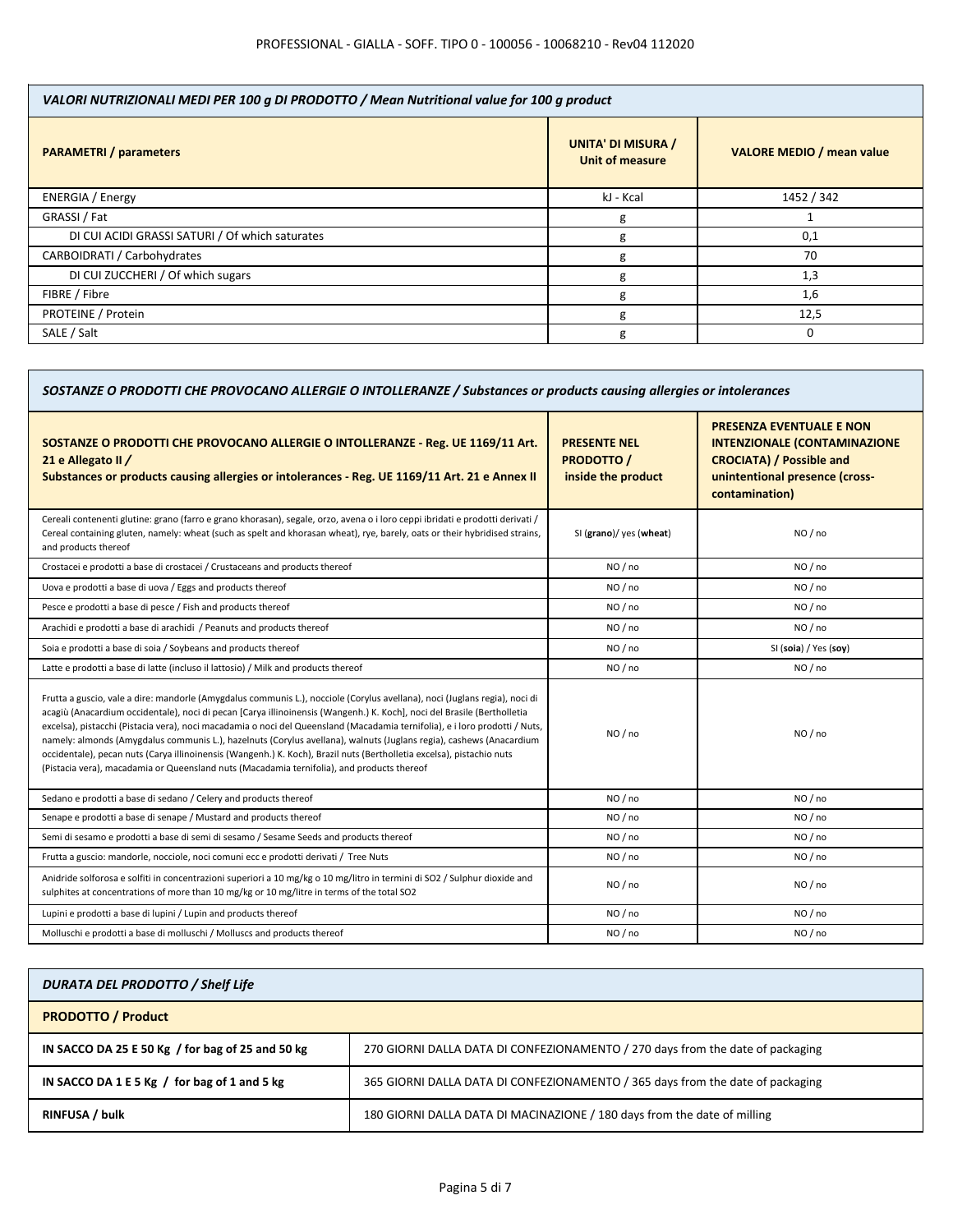| <b>MODALITA' DI CONSERVAZIONE / Storage conditions</b> |  |
|--------------------------------------------------------|--|
|--------------------------------------------------------|--|

DA CONSERVARE IN LUOGO FRESCO ED ASCIUTTO (temp. 18-25 C° umidità ≤ 60%) / Store in a cool and dry place (temp.  $18-25$  C° humidity  $\leq 60\%)$